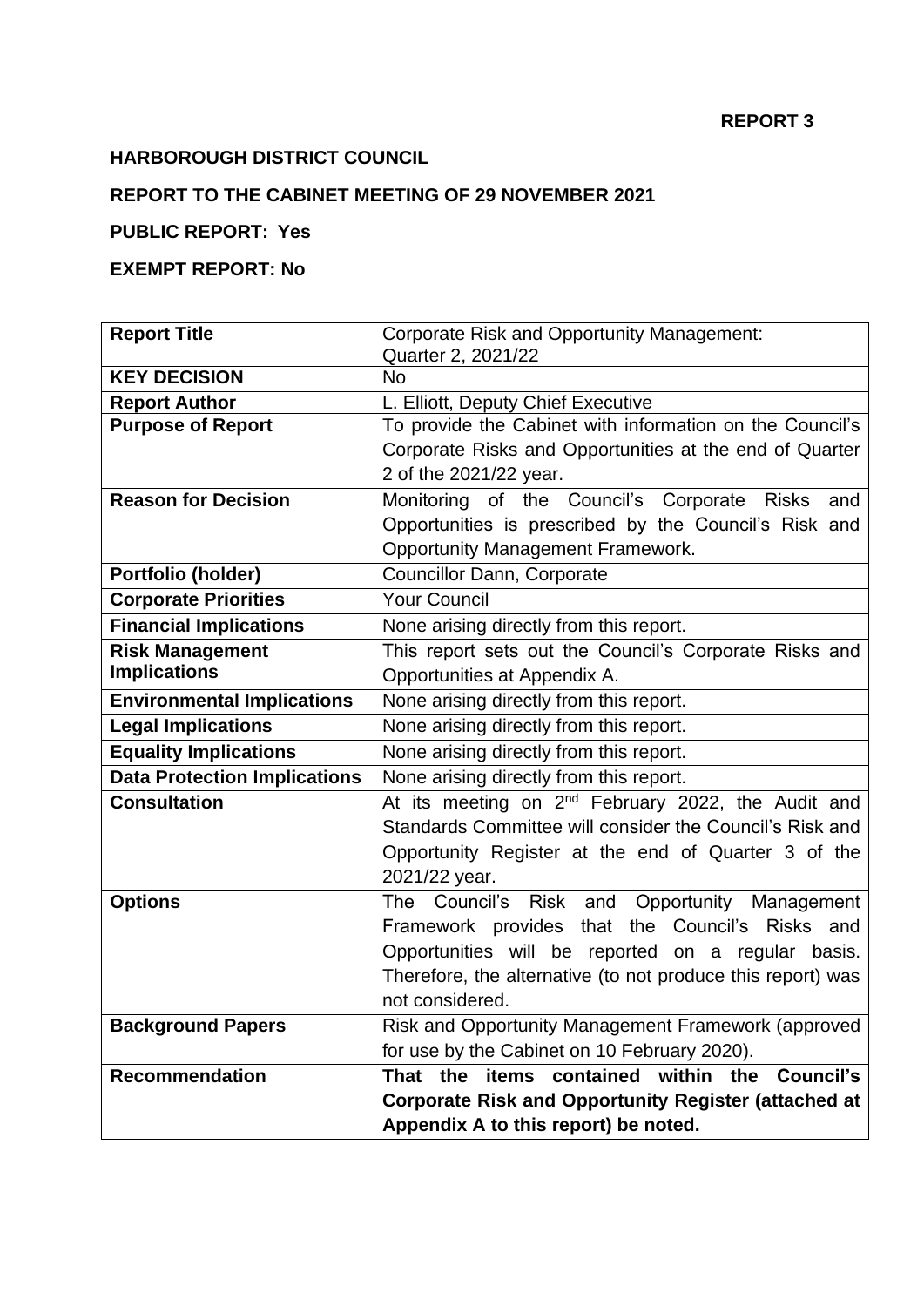#### 1. **Introduction**

1.1 The Cabinet is provided with the Corporate Risk and Opportunity Register at the end of Quarter 2 of the 2020/21 year (attached at Appendix A to this report).

### 2. **Key Facts**

- 2.1 The Corporate Risk and Opportunity Register (attached at Appendix A to this report) sets out the Council's Corporate Risks and Opportunities. Corporate Risks and Opportunities are defined as issues that may have a significant impact on the delivery of the Council's vision and priorities. They are identified, monitored and managed via the Council's Risk and Opportunity Strategy Board which meets on a quarterly basis. The Board last met on 5 October 2021.
- 2.2 The Board amends the Register to reflect progress on actions which have been identified to:
	- (i) reduce the likelihood of a risk occurring, the impact the risk would have if it were to occur, or both.
	- (ii) monitor opportunities.
	- (iii) add and/or remove risks and opportunities.
- 2.3 At the end of Quarter 2 of the 2020/21 year there were 23 Corporate Risks and 7 Corporate Opportunities on the Corporate Risk and Opportunity Register. Full details of the Risks and Opportunities, including scores and mitigating actions, are attached at Appendix A.
- 2.4 The Council's Risk and Opportunity Management Framework uses a matrix which scores both impact and likelihood out of 4 (see Appendix D).
- 2.5 The Council's Risk and Opportunity Management Framework categorises Risks and Opportunities in the following way:

| <b>Score</b> | <b>Risk Category</b> | <b>Opportunity Category</b> |
|--------------|----------------------|-----------------------------|
| 9 or above   | Red                  | Green                       |
| $5 - 8$      | Amber                | Amber                       |
| $1 - 4$      | Green                | Red                         |

**Table 1 Risk and Opportunity Scores and Categories**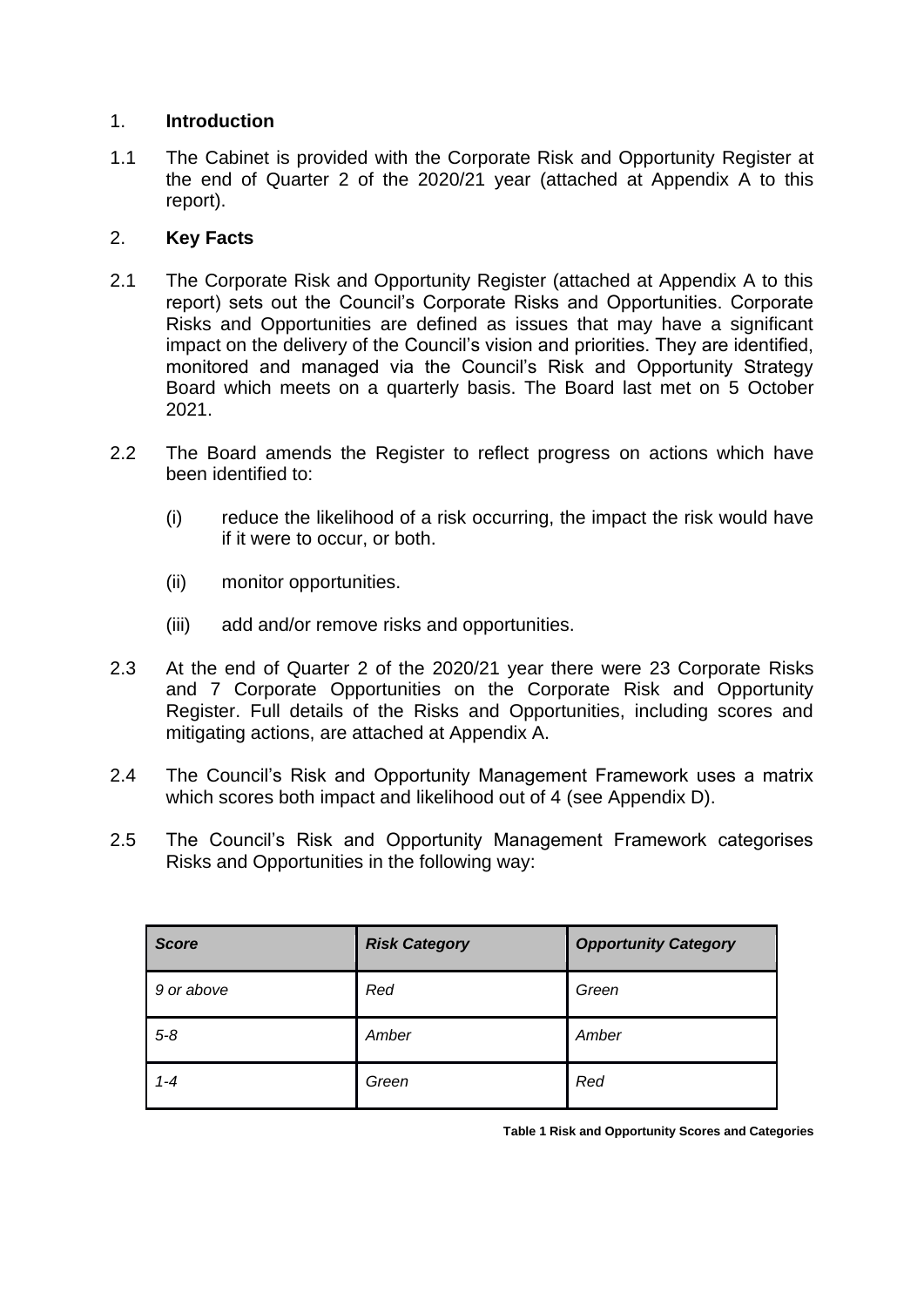### 3 **Summary**

3.1 A summary of the status of the Council's Corporate Risks and Opportunities at the end of Quarter 2 can be seen at Figure 1 below:







## 3.4 **New Risks and Opportunities**

- 3.4.1 No new Corporate Risks were added to the Corporate Risk and Opportunity Register during Quarter 2 of the 2021/22 year.
- 3.4.2 No new Corporate Opportunities were added to the Corporate Risk and Opportunity Register during Quarter 2 of the 2021/22 year.

## 3.5 **Risks and Opportunities Removed**

3.5.1 No Corporate Risk or Opportunities were removed from the Corporate Risk and Opportunity Register during Quarter 2 of the 2021/22 year.